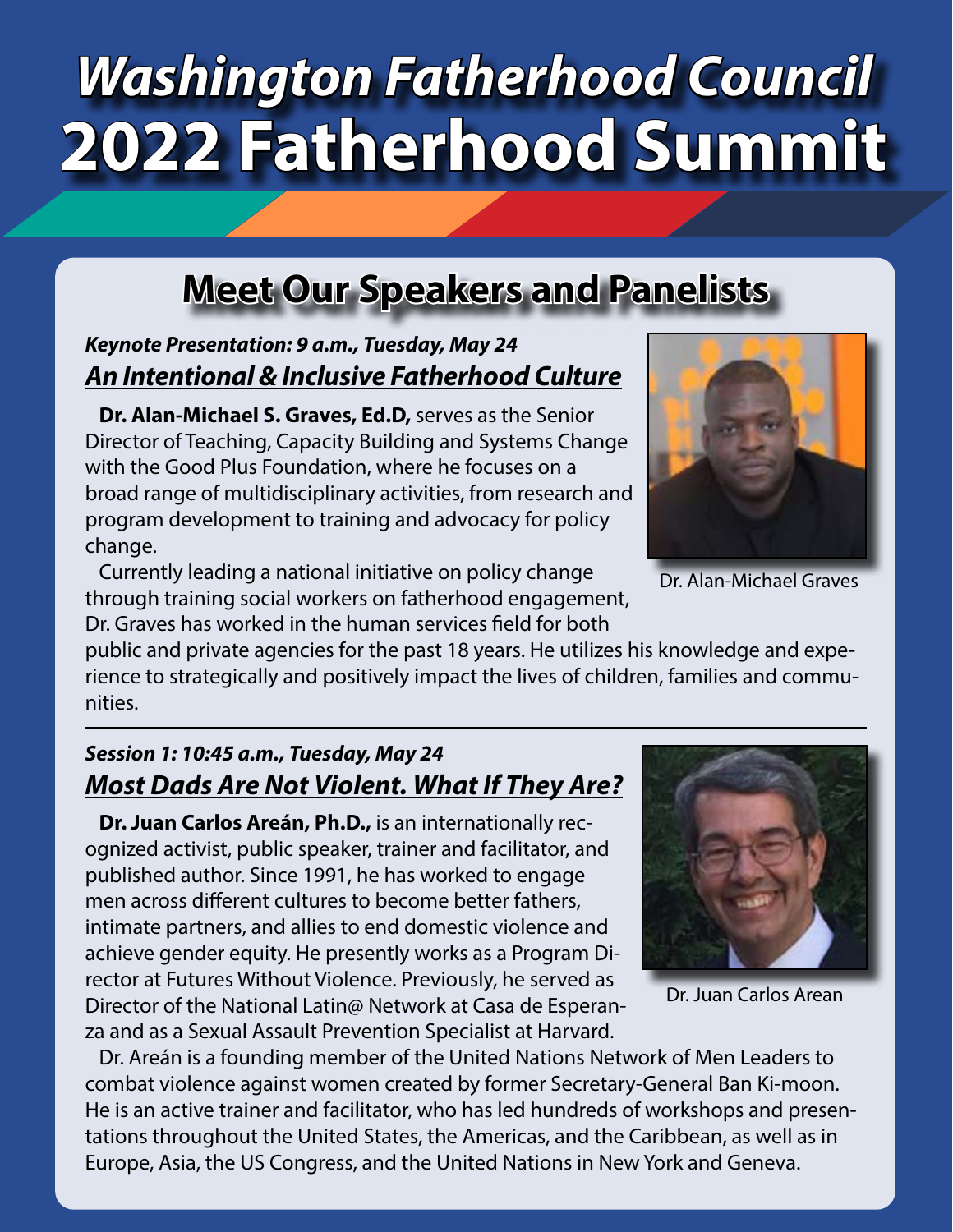### *Washington Fatherhood Council* **2022 Fatherhood Summit**

#### *Session 2: 11:50 a.m., Tuesday, May 24 A Framework for Improving Individual and System Supports for Reentering Dads*





Frisco Lamas

**Rodolfo (Rudy) Romo** is a formerly incarcerated father from the Washington state corrections system. In October 2021 he was granted early release on the Community Parenting Alternative program. He is the proud father of three sons and two daughters. Through two incarcerations he has remained a strong father figure in his children and wife's lives. He's open and honest about his successes, struggles, and regrets with being an incarcerated father. During his incarceration he worked hard to maintain a loving and supportive relationship with his family. Due to the love, strength, and resilience of Rudy and his entire family they are making it through!

Jim Chambers

**Jim Chambers** is a father who parented behind bars for 21 years and is now in the community volunteering and supporting re-entering fathers' successes.

Bruce Woods

**Bruce Woods, MSW** is Correctional Specialist 3 at the Department of Corrections with the Family Services Division, working to connect incarcerated individuals with their families. Bruce led DCYF's first fatherhood initiative to engage fathers in safe, healthy relationship with their children. He also led the implementation of a mentoring project by foster parents, for biological parents involved in dependencies; implemented Family Group Conferencing, in partnership with the University of Washington, increasing the evidence base around child safety and reduced permanency timelines; and helped initiate the state's Solution Based Casework plan model.

Tera McElravy



**Tera McElravy** is a Corrections Specialist for the Strength in Families program within the Washington State Department of Corrections. She provides education and guidance to releasing incarcerated fathers in an effort to enhance a positive and healthy reconnection with their children and families. The majority of her 22 years with the Department has been spent managing and creating enrichment programs for incarcerated individuals and their families. She has observed firsthand the support opportunities and unique struggles of the incarcerated when trying to return back home.



# *Washington Fatherhood Council* **2022 Fatherhood Summit**

#### *Session 3: 11 a.m., Wednesday, May 25 Child Sex Abuse: The Silent Epidemic*



Dr. Joshua Sparrow

**Hassan A. Daniel** is the founder and CEO of The Father Factory, Inc., a coaching service that addresses the intergenerational impact of childhood trauma. The program utilizes intentional parenting, biblical literacy and counseling for fathers who have experienced sexual trauma as children. Hassan, a husband, dedicated father to his two sons, ordained minister and compassionate speaker is on a mission to optimize affirmative parenting outcomes for fathers, by providing guidance, proven resources and a non-judgmental community. Hassan is the author of "Where is the man of the house?"

**Joshua Sparrow, M.D., DFAACAP,** is executive director of the Brazelton Touchpoints Center at Boston Children's Hospital, where he also holds an appointment in the Department of Psychiatry. His care for children hospitalized for severe psychiatric disturbances, often associated with physical and sexual abuse, prompted his interest in the social determinants of health and community-based prevention and health promotion. He has advised agencies, nonprofits, and philanthropies, is a board member of Parents as Teacher and serves on the boards of the Association for State and Tribal Home Visiting Initiative and Rapid Response Virtual Home Visiting.



Facilitated by Jeremiah Donner (Children's Home Society of Washington). Fatherhood Panel participants include:

### *Fathers Tell Their Story: What Are We Hopeful For Moving Forward? Plenary: 9 a.m., Wednesday*

- Tui Shelton
- Dean Maraman
- Steven Thibert
- Christian Paddock

Darin Goff

**Darin Goff** is the Program Manager for the Department of Corrections' Strength in Families program. He has worked with DOC for 34 years, supervising a wide range of departments and programs and working with incarcerated individuals at all levels. He has been with the Strength in Families since April 2016 and was promoted to Program Manager in October 2018. The SIF team won the Department of Correction's 2020 Team of the Year award. Prior to his current position, Darin worked at the Washington Correction Center for Women for 13 years and the Monroe Correctional Complex for 15 years.